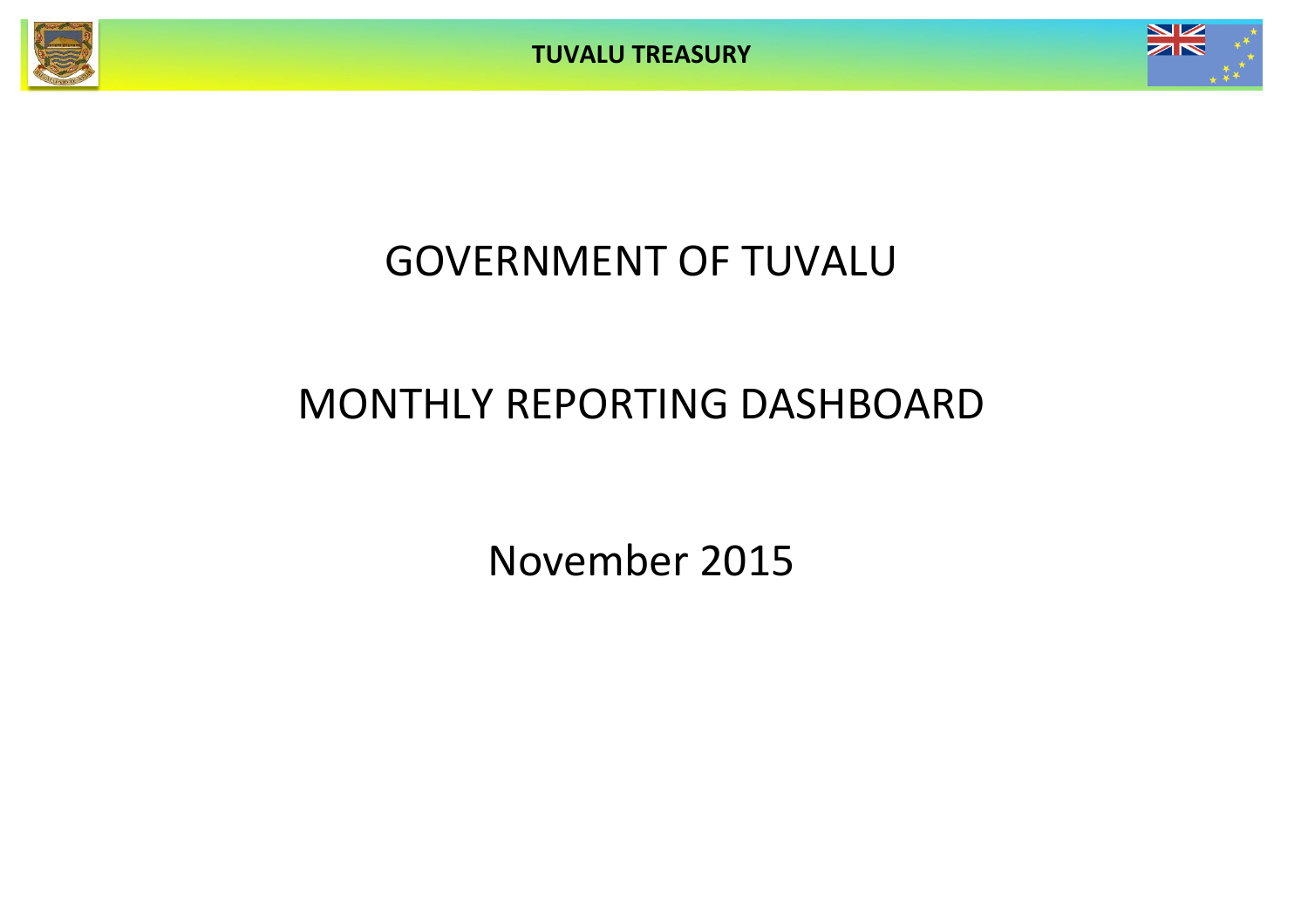

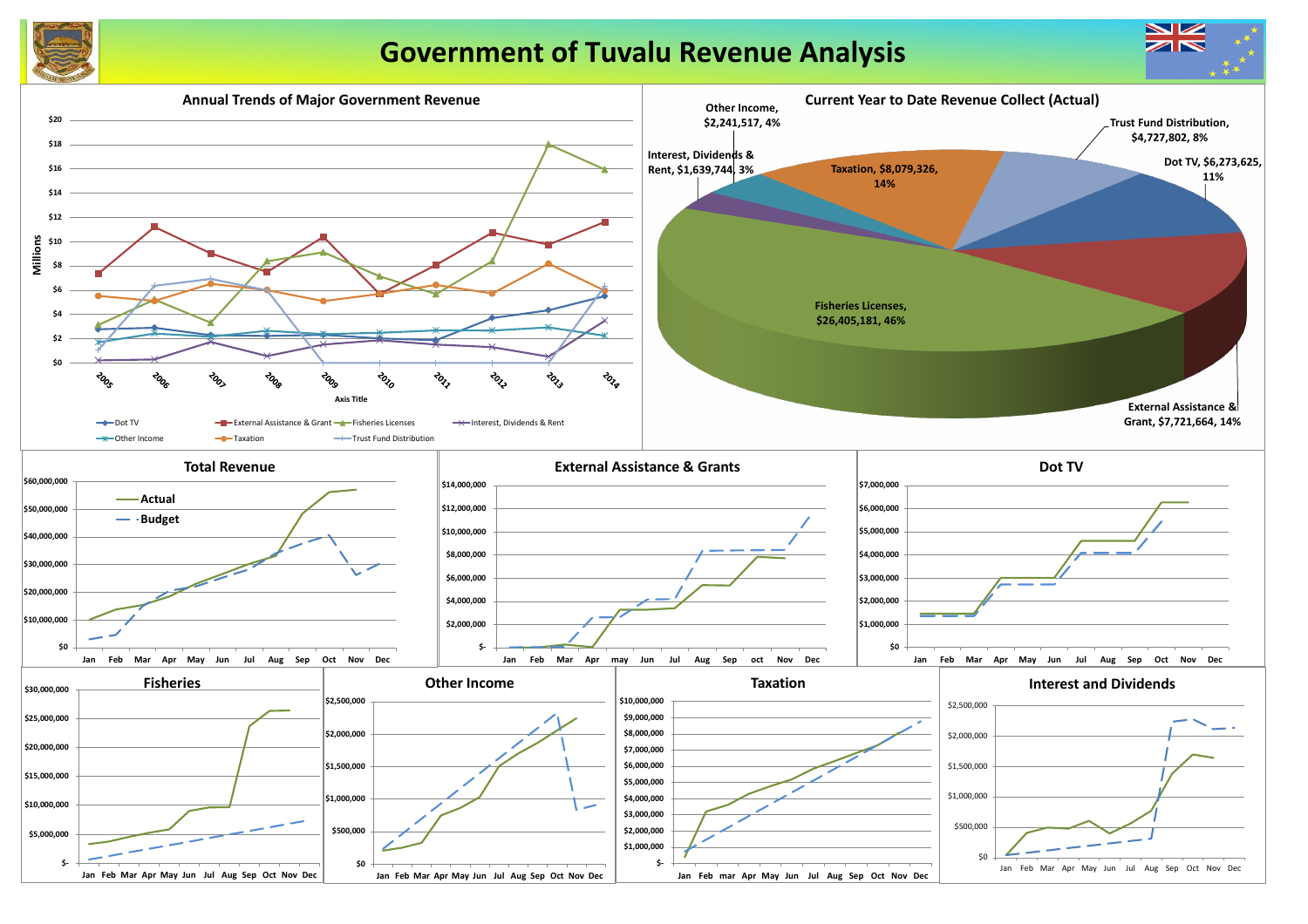

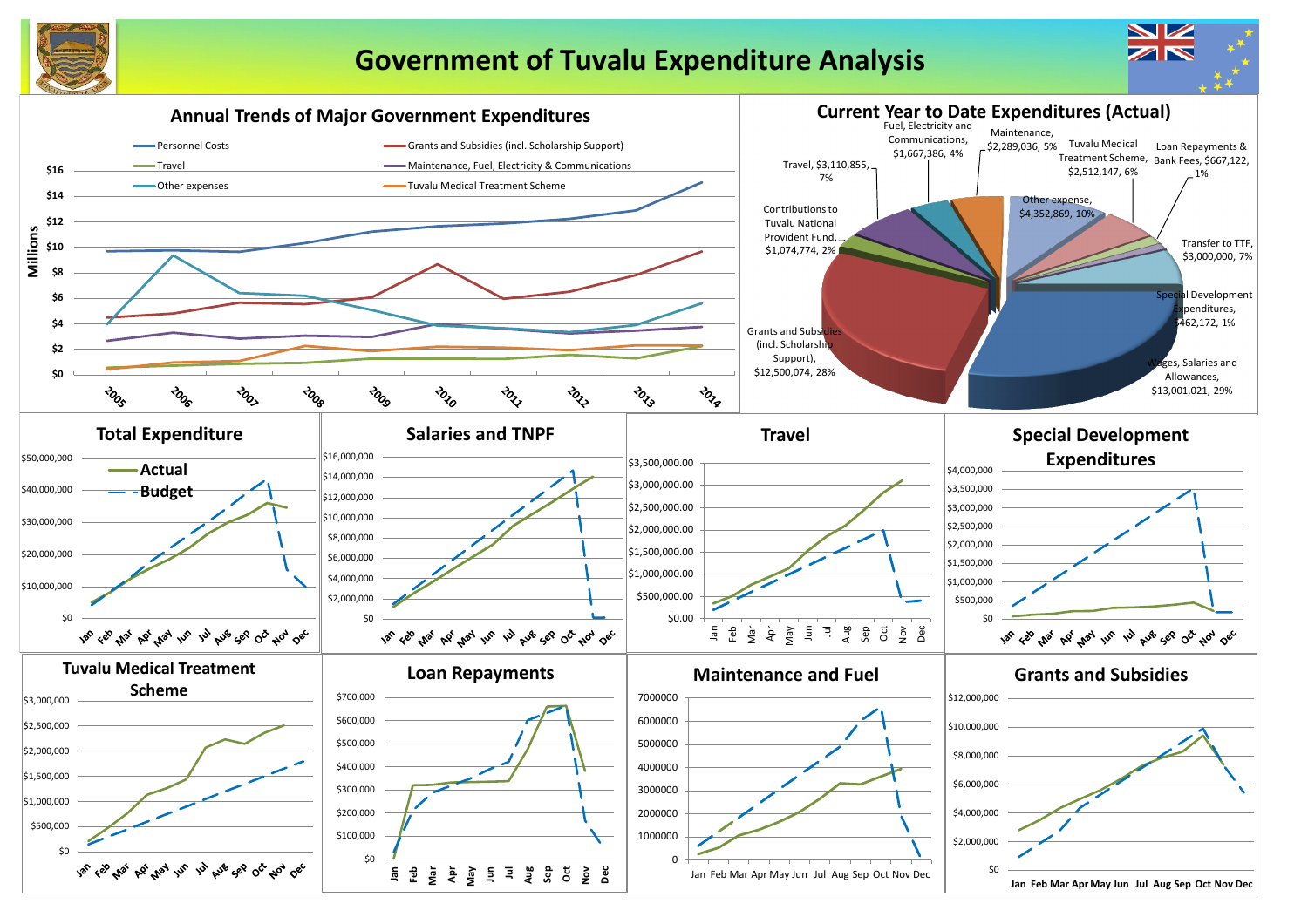### **MONTHLY STATEMENT OF RECEIPTS AND PAYENTS BY NATURE OF EXPENSE FOR THE PERIOD ENDED 30-Nov-15**

**Year to Date** Year to Date Year to Date January February March April May June July August September October November December **Actual+Forecast 2015 Budget Variance Actual** Budget & Supplementary Variance Actual Actual Actual Actual Actual Actual Actual Actual Actual Actual Actual Forecast **Full Year Full Year RECEIPTS** *Taxation* Income Tax 1,787,922 1,672,917 115,005 157,723 139,705 151,645 154,855 157,566 161,410 214,665 154,152 161,444 173,360 161,397 152,083 1,940,005 1,825,000 115,005 Company Tax 2,946,465 2,475,000 471,465 0 2,442,970 5,740 214,223 0 3,111 0 0 0 60,174 220,247 225,000 3,171,465 2,700,000 471,465 Tuvalu Consumption Taxes 1,254,434 1,200,375 54,059 73,623 92,868 62,796 130,562 100,262 81,694 210,275 101,021 148,574 83,871 168,887 109,125 1,363,559 1,309,500 54,059 Import Duty & Excise 1,670,888 2,291,667 (620,779) 116,951 135,325 117,538 174,741 107,428 129,059 210,074 140,689 167,137 159,760 212,185 208,333 1,879,221 2,500,000 (620,779) Import Levy 124,931 183,333 (58,403) 13,996 26,029 9,111 11,644 16,327 (18,506) 16,502 13,129 16,735 5,678 14,284 16,667 141,597 200,000 (58,403) Other Taxes 294,687 220,458 74,229 5,590 520 50,436 2,600 100,446 59,031 14,840 56,287 636 1,400 2,901 20,042 314,729 240,500 74,229 8,079,326 8,043,750 35,576| 367,883 2,837,418 397,266 688,625 482,029 415,800 666,357 465,279 494,526 484,243 779,901 731,250| 8,810,576 8,775,000 35,576 *Interest, Dividends and Rent* Interest and Dividends 1,261,578 1,993,862 (732,284) 0 349,935 43,988 49,178 103,274 (246,253) 128,223 (153,191) 904,730 288,079 (108,029) 10,000 1,369,934 2,003,862 (633,928) Lease, rent and hire 378,166 322,475 55,692 35,952 18,819 44,471 32,501 25,788 35,610 39,296 54,443 10,043 28,769 52,473 29,316 407,482 351,791 55,692 1,639,744 2,316,337 (676,593)| 35,952 368,754 88,459 81,679 129,062 (210,642) 167,519 (98,748) 914,773 316,847 (55,556) 39,316| 1,777,416 2,355,653 (578,237) *Other Government Charges* Fisheries Licenses 26,405,181 15,614,616 10,790,564 3,285,770 451,191 809,901 694,449 595,447 3,180,495 636,916 13,112 14,032,689 2,629,446 75,765 1,419,511 27,824,691 17,034,127 10,790,564 Vessel Registrations 507,775 779,167 (271,392) 0 0 0 261,810 0 0 181,319 0 0 64,645 0 70,833 578,608 850,000 (271,392) Marine Services (Nivaga II & Manu Folau) 453,582 449,167 4,415 61,594 41,033 22,188 53,836 30,537 45,610 40,161 38,367 5,246 40,487 74,523 40,833 494,415 490,000 4,415 Stevedoring and Wharfage 1982 1460,019 336,875 123,144 24,688 7,952 17,317 49,625 33,050 56,841 125,381 57,410 16,466 31,212 40,076 30,625 490,644 367,500 123,144 .TV 6,273,625 5,450,000 823,625 1,460,721 0 0 1,548,344 0 0 1,591,468 0 0 1,673,092 0 0 6,273,625 5,450,000 823,625 Provision of Goods and Services 559,168 678,462 (119,294) 17,881 19,130 49,479 34,441 39,063 33,255 111,248 80,627 94,667 35,658 43,720 61,678 620,847 740,140 (119,294) Other Charges 255,008 371,800 (116,793) (1,030) 46,305 17,966 20,508 13,759 26,055 16,499 21,858 46,756 19,673 26,659 33,800 288,808 405,600 (116,793) 34,914,357 23,680,087 11,234,270| 4,849,622 565,611 916,851 2,663,014 711,857 3,342,257 2,702,992 211,374 14,195,824 4,494,213 260,742 1,657,281| 36,571,638 25,337,368 11,234,270 *External Assistance and Grants* ROC 5,000,000 (1,779,760) 0 0 0 3,220,240 0 0 0 0 0 0 3,175,000 6,395,240 8,175,000 (1,779,760) AusAID (CIF) 0 1,500,000 (1,500,000) 0 0 0 0 0 0 0 0 0 0 0 0 0 1,500,000 (1,500,000) World Bank, IMF, ADB 2,015,023 1,644,167 370,857 0 0 0 0 0 0 0 2,015,023 0 0 0 833 2,015,857 1,645,000 370,857 PDF 0 143,000 (143,000) 0 0 0 0 0 0 0 0 0 0 0 13,000 13,000 156,000 (143,000) Other Donors 0 2,486,401 2,499 13,578 261,247 (220,505) 2,748 100 247,687 10,624 29,730 2,770,694 (136,627) 0 2,981,776 0 2,981,776 7,721,664 8,287,167 (565,503)| 2,499 13,578 261,247 (220,505) 3,222,988 100 247,687 2,025,647 29,730 2,770,694 (136,627) 3,188,833| 11,405,872 11,476,000 (70,128) TTF Distribution to CIF 8,700,000 (3,972,198) 4,727,802 0 8,700,000 (3,972,198) 8,700,000 (3,972,198) error and the contract to the 100 months of the 100 months of the 100 months of the 100 months of the 100 months of the 100 months of the 100 months of the 100 months of the 100 months of the 100 months of the 100 months o **PAYMENTS** *Operations* Wages, Salaries, and Employee Benefits 12,771,650 15,492,963 2,721,312 1,062,851 1,147,195 1,068,218 1,151,500 1,096,451 1,114,864 1,672,11 Contributions to Tuvalu National Provident Fund | 1,066,556 1,408,359 341,803 87,032 97,339 90,038 94,312 92,830 87,548 142,244 Travel 3,064,937 3,536,344 471,407 334,222 156,533 256,455 185,157 180,759 398,249 325,440 236,506 359,643 358,304 273,670 193,209 3,258,147 2,318,509 (939,637) Telephone and Internet 179,902 56,073 13,116 11,244 14,845 9,518 7,995 9,503 7,013 11,840 10,379 13,852 14,526 15,054 188,883 180,652 41,769 Maintenance 2,286,367 4,778,423 2,492,056 93,215 145,786 340,285 122,230 187,562 165,080 433,177 569,572 (133,751) 251,421 111,790 425,133 2,711,499 5,601,590 2,890,091 Advertising and Provisions 865,353 1,266,951 401,597 14,564 46,080 56,666 32,359 124,906 20,514 79,818 119,165 108,538 44,065 218,679 88,293 953,646 1,059,511 105,865 Fuel and Oil 786,688 1,123,146 336,458 125,287 72,801 107,373 42,684 49,245 131,224 112,339 12,166 29,031 32,810 71,730 94,621 881,309 1,135,456 254,147 Supplies and Equipment 2,198,052 3,051,682 853,631 55,496 141,997 282,443 240,874 178,681 356,832 204,170 157,714 181,384 163,861 234,599 250,634 2,448,686 3,007,611 558,925 Electricity 745,655 894,522 148,867 23,867 42,752 66,172 75,166 85,978 122,080 19,150 79,303 45,533 40,394 145,260 77,365 823,020 928,380 105,360 Senior Citizen Scheme / Pension 286,370 331,878 45,508 23,380 24,360 40,978 23,660 25,932 25,246 23,520 24,622 24,290 25,156 25,226 33,907 320,276 406,878 86,602 TMTS (Tuvalu Medical Treatment Scheme) 2,512,147 2,720,963 208,816 216,732 260,742 295,051 364,203 128,195 174,200 632,160 162,503 (86,335) 215,566 149,128 150,333 2,662,480 1,804,000 (858,480) Land & Property Rent 916,425 1,094,785 178,360| 15,758 32,947 586,533 138,265 27,300 6,770 35,532 12,332 26,413 12,426 22,149 90,219| 1,006,644 1,082,627 75,983 27,624,029 35,879,918 8,255,889| 2,065,519 2,179,775 3,205,057 2,479,928 2,185,834 2,612,110 3,686,678 2,587,622 1,766,930 2,417,256 2,437,321 2,887,529| 30,511,558 35,150,393 4,638,835 *Grants and Subsidies* Grants and Subsidies 4,711,560 563,102| 1,668,706 182,785 357,347 164,627 264,576 261,320 191,356 235,550 118,786 512,236 191,169 330,475| 4,478,933 4,659,437 180,504 Outer Island Projects (SDE) 2,141,102 2,880,000 738,898 644,780 35,379 85,216 1,651 157,317 1,370 130,035 92,840 128,771 32,819 830,923 240,000 2,381,102 2,880,000 498,898 Other SDEs 207,657 452,962 245,305 (8,184) 0 12,814 3,827 4,071 0 62,911 0 14,072 33,623 84,523 61,583 269,240 739,000 469,760 Scholarships and Support 19th 1,922,895 10,248,238 5,325,343 261,959 396,535 365,842 359,636 181,791 205,622 498,201 218,166 116,513 491,205 1,827,426 238,571 5,161,466 2,862,855 (2,298,611) Contribution to Japan Grant Counterpart Fund 293,980 293,980 0 0 0 0 0 0 293,938 0 0 0 42 0 0 293,980 0 (293,980) Overseas Contributions 775,982 1,060,368 284,386 227,967 75,512 23,553 119,957 16,000 20,670 13,054 42,204 34,184 68,226 134,654 93,444 869,426 1,121,324 251,898 12,490,074 19,647,109 7,157,035| 2,795,228 690,211 844,772 649,698 623,756 782,919 895,558 588,760 412,324 1,138,152 3,068,695 964,074| 13,454,148 12,262,615 (1,191,532) *Loans and Interest* Interest and Bank Charges 24,652 124,000 99,348 2,505 2,777 1,935 1,822 1,307 1,529 2,365 1,747 2,509 2,709 3,447 10,417 35,069 125,000 89,931 Loan Repayment 642,470 674,644 32,175 0 315,522 0 0 0 137,001 181,378 0 0 20,729 663,199 601,966 (61,233) 667,122 798,644 131,523| 2,505 318,299 1,935 10,390 1,507 1,529 2,365 138,748 183,887 2,709 3,447 31,145| 698,267 726,966 28,699 *Capital Expenditures* Purchase/construction of assets 461,356 4,260,538 3,799,182 75,178 45,967 22,131 70,044 4,944 88,132 10,020 24,316 46,416 58,183 16,024 380,013 841,369 4,560,157 3,718,788 461,356 4,260,538 3,799,182| 75,178 45,967 22,131 70,044 4,944 88,132 10,020 24,316 46,416 58,183 16,024 380,013| 841,369 4,560,157 3,718,788  $\textsf{Transfer\,to\,TTF}$  , ansfer to transfer to transfer to transfer to transfer to transfer to transfer to transfer to transfer to transfer to transfer to transfer to transfer to transfer to transfer to transfer to transfer to t 144,242,581 63,586,208 19,343,627 4,938,430 3,234,253 4,073,895 3,210,060 2,815,842 3,484,690 4,594,61 كالمراج بين الملكة والمنابية والمنابية والمنابية والمنابية والمنابية والمنابية والمنابية والمنابية والمنابية والمنابية NET SURPLUS / (DEFICIT) 2,840,312 (12,558,868) 25,399,180 5,045,327 551,108 (2,410,072) 2,753 1,730,095 62,825 (810,064 **FORECAST CASH POSITION \$M 33.5 25.1 25.6 23.2 23.2 25.0 25.0 24.2 23.5 36.7 38.2 33.5 31.8** Consolidated Investment Fund 25,595,264

General Current Account 6000 and 7,883,267

|                              | August                    | September                | October             | November            | December             | <b>Actual+Forecast</b>  | 2015 Budget             | Variance                 |
|------------------------------|---------------------------|--------------------------|---------------------|---------------------|----------------------|-------------------------|-------------------------|--------------------------|
|                              | Actual                    | Actual                   | Actual              | Actual              | Forecast             | <b>Full Year</b>        | <b>Full Year</b>        | Forecast &               |
|                              |                           |                          |                     |                     |                      |                         |                         | <b>Budget</b>            |
|                              |                           |                          |                     |                     |                      |                         |                         |                          |
|                              | 154,152                   | 161,444                  | 173,360             | 161,397             | 152,083              | 1,940,005               | 1,825,000               | 115,005                  |
| 0                            | $\mathbf{0}$              | $\mathbf 0$              | 60,174              | 220,247             | 225,000              | 3,171,465               | 2,700,000               | 471,465                  |
| 5                            | 101,021                   | 148,574                  | 83,871              | 168,887             | 109,125              | 1,363,559               | 1,309,500               | 54,059                   |
| 4                            | 140,689                   | 167,137                  | 159,760             | 212,185             | 208,333              | 1,879,221               | 2,500,000               | (620, 779)               |
| $\overline{\mathbf{c}}$      | 13,129                    | 16,735                   | 5,678               | 14,284              | 16,667               | 141,597                 | 200,000                 | (58, 403)                |
| 0<br>$\overline{\mathbf{z}}$ | 56,287<br>465,279         | 636<br>494,526           | 1,400<br>484,243    | 2,901<br>779,901    | 20,042<br>731,250    | 314,729<br>8,810,576    | 240,500<br>8,775,000    | 74,229<br>35,576         |
|                              |                           |                          |                     |                     |                      |                         |                         |                          |
| 3                            | (153, 191)                | 904,730                  | 288,079             | (108, 029)          | 10,000               | 1,369,934               | 2,003,862               | (633, 928)               |
| 6<br>9                       | 54,443<br>(98, 748)       | 10,043<br>914,773        | 28,769<br>316,847   | 52,473              | 29,316<br>39,316     | 407,482<br>1,777,416    | 351,791                 | 55,692                   |
|                              |                           |                          |                     | (55, 556)           |                      |                         | 2,355,653               | (578, 237)               |
| 6                            | 13,112                    | 14,032,689               | 2,629,446           | 75,765              | 1,419,511            | 27,824,691              | 17,034,127              | 10,790,564               |
| 9                            | $\mathbf 0$               | $\mathbf{0}$             | 64,645              | $\mathbf 0$         | 70,833               | 578,608                 | 850,000                 | (271, 392)               |
| $\mathbf{1}$                 | 38,367                    | 5,246                    | 40,487              | 74,523              | 40,833               | 494,415                 | 490,000                 | 4,415                    |
| $\mathbf 1$                  | 57,410                    | 16,466                   | 31,212              | 40,076              | 30,625               | 490,644                 | 367,500                 | 123,144                  |
| 8                            | $\mathbf{0}$              | $\mathbf 0$              | 1,673,092           | $\mathbf 0$         | 0                    | 6,273,625               | 5,450,000               | 823,625                  |
| 8<br>9                       | 80,627<br>21,858          | 94,667<br>46,756         | 35,658<br>19,673    | 43,720<br>26,659    | 61,678<br>33,800     | 620,847<br>288,808      | 740,140<br>405,600      | (119, 294)<br>(116, 793) |
| 2                            | 211,374                   | 14,195,824               | 4,494,213           | 260,742             | 1,657,281            | 36,571,638              | 25,337,368              | 11,234,270               |
|                              |                           |                          |                     |                     |                      |                         |                         |                          |
| 0                            | 0                         | $\pmb{0}$                | 0                   | $\mathbf 0$         | 3,175,000            | 6,395,240               | 8,175,000               | (1,779,760)              |
| 0                            | 0                         | $\pmb{0}$                | 0                   | 0                   | 0                    | 0                       | 1,500,000               | (1,500,000)              |
| 0<br>0                       | 2,015,023<br>$\mathbf{0}$ | $\pmb{0}$<br>$\mathbf 0$ | 0<br>0              | $\mathbf 0$<br>0    | 833<br>13,000        | 2,015,857<br>13,000     | 1,645,000<br>156,000    | 370,857<br>(143,000)     |
| 7                            | 10,624                    | 29,730                   | 2,770,694           | (136, 627)          | $\mathbf 0$          | 2,981,776               | 0                       | 2,981,776                |
| $\overline{\mathbf{z}}$      | 2,025,647                 | 29,730                   | 2,770,694           | (136, 627)          | 3,188,833            | 11,405,872              | 11,476,000              | (70, 128)                |
| 0                            | $\mathbf{0}$              | $\pmb{0}$                | 0                   | $\mathbf 0$         | 0                    | 4,727,802               | 8,700,000               | (3,972,198)              |
| 6                            | 2,603,552                 | 15,634,852               | 8,065,998           | 848,460             | 5,616,680            | 63,293,304              | 56,644,020              | 6,649,284                |
|                              |                           |                          |                     |                     |                      |                         |                         |                          |
|                              |                           |                          |                     |                     |                      |                         |                         |                          |
| 4<br>4                       | 1,108,571<br>93,328       | 1,107,653<br>94,154      | 1,162,806<br>96,595 | 1,079,427<br>91,137 | 1,349,079<br>119,682 | 14,120,729<br>1,186,239 | 16,188,992<br>1,436,187 | 2,068,263<br>249,948     |
| 0                            | 236,506                   | 359,643                  | 358,304             | 273,670             | 193,209              | 3,258,147               | 2,318,509               | (939, 637)               |
| 3                            | 11,840                    | 10,379                   | 13,852              | 14,526              | 15,054               | 138,883                 | 180,652                 | 41,769                   |
| 7                            | 569,572                   | (133, 751)               | 251,421             | 111,790             | 425,133              | 2,711,499               | 5,601,590               | 2,890,091                |
| 8                            | 119,165                   | 108,538                  | 44,065              | 218,679             | 88,293               | 953,646                 | 1,059,511               | 105,865                  |
| 9                            | 12,166                    | 29,031                   | 32,810              | 71,730              | 94,621               | 881,309                 | 1,135,456               | 254,147                  |
| $\mathbf{0}$                 | 157,714                   | 181,384                  | 163,861             | 234,599             | 250,634              | 2,448,686               | 3,007,611               | 558,925                  |
| $\mathbf{0}$<br>$\mathbf{0}$ | 79,303<br>24,622          | 45,533<br>24,290         | 40,394<br>25,156    | 145,260<br>25,226   | 77,365<br>33,907     | 823,020<br>320,276      | 928,380<br>406,878      | 105,360<br>86,602        |
| $\mathbf{0}$                 | 162,503                   | (86, 335)                | 215,566             | 149,128             | 150,333              | 2,662,480               | 1,804,000               | (858, 480)               |
| $\overline{a}$               | 12,332                    | 26,413                   | 12,426              | 22,149              | 90,219               | 1,006,644               | 1,082,627               | 75,983                   |
| 8                            | 2,587,622                 | 1,766,930                | 2,417,256           | 2,437,321           | 2,887,529            | 30,511,558              | 35,150,393              | 4,638,835                |
|                              |                           |                          |                     |                     |                      |                         |                         |                          |
| 6<br>5                       | 235,550<br>92,840         | 118,786<br>128,771       | 512,236<br>32,819   | 191,169<br>830,923  | 330,475<br>240,000   | 4,478,933<br>2,381,102  | 4,659,437<br>2,880,000  | 180,504<br>498,898       |
| $\mathbf{1}$                 | 0                         | 14,072                   | 33,623              | 84,523              | 61,583               | 269,240                 | 739,000                 | 469,760                  |
| $\mathbf{1}$                 | 218,166                   | 116,513                  | 491,205             | 1,827,426           | 238,571              | 5,161,466               | 2,862,855               | (2, 298, 611)            |
| 0                            | 0                         | 0                        | 42                  | 0                   | 0                    | 293,980                 | 0                       | (293,980)                |
| $\overline{4}$               | 42,204                    | 34,184                   | 68,226              | 134,654             | 93,444               | 869,426                 | 1,121,324               | 251,898                  |
| 8                            | 588,760                   | 412,324                  | 1,138,152           | 3,068,695           | 964,074              | 13,454,148              | 12,262,615              | (1, 191, 532)            |
| 5                            | 1,747                     | 2,509                    | 2,709               | 3,447               | 10,417               | 35,069                  | 125,000                 | 89,931                   |
| $\mathbf{0}$                 | 137,001                   | 181,378                  | 0                   | 0                   | 20,729               | 663,199                 | 601,966                 | (61, 233)                |
| 5                            | 138,748                   | 183,887                  | 2,709               | 3,447               | 31,145               | 698,267                 | 726,966                 | 28,699                   |
|                              |                           |                          |                     |                     |                      |                         |                         |                          |
| 0<br>O                       | 24,316<br>24,316          | 46,416<br>46,416         | 58,183<br>58,183    | 16,024<br>16,024    | 380,013<br>380,013   | 841,369<br>841,369      | 4,560,157<br>4,560,157  | 3,718,788<br>3,718,788   |
|                              |                           |                          |                     |                     |                      |                         |                         |                          |
| 0                            | 0                         | $\mathbf 0$              | 3,000,000           | 0                   | 3,000,000            | 6,000,000               | 3,000,000               | (3,000,000)              |
| 9                            | 3,339,446                 | 2,409,558                | 6,616,300           | 5,525,487           | 7,262,761            | 51,505,342              | 55,700,131              | 4,194,789                |
|                              | (735,894)                 | 13,225,294               | 1,449,698           | (4,677,028)         | (1,646,081)          | 11,787,962              | 943,890                 | 10,844,073               |
|                              | 23.5                      | 36.7                     | 38.2                | 33.5                | 31.8                 |                         |                         |                          |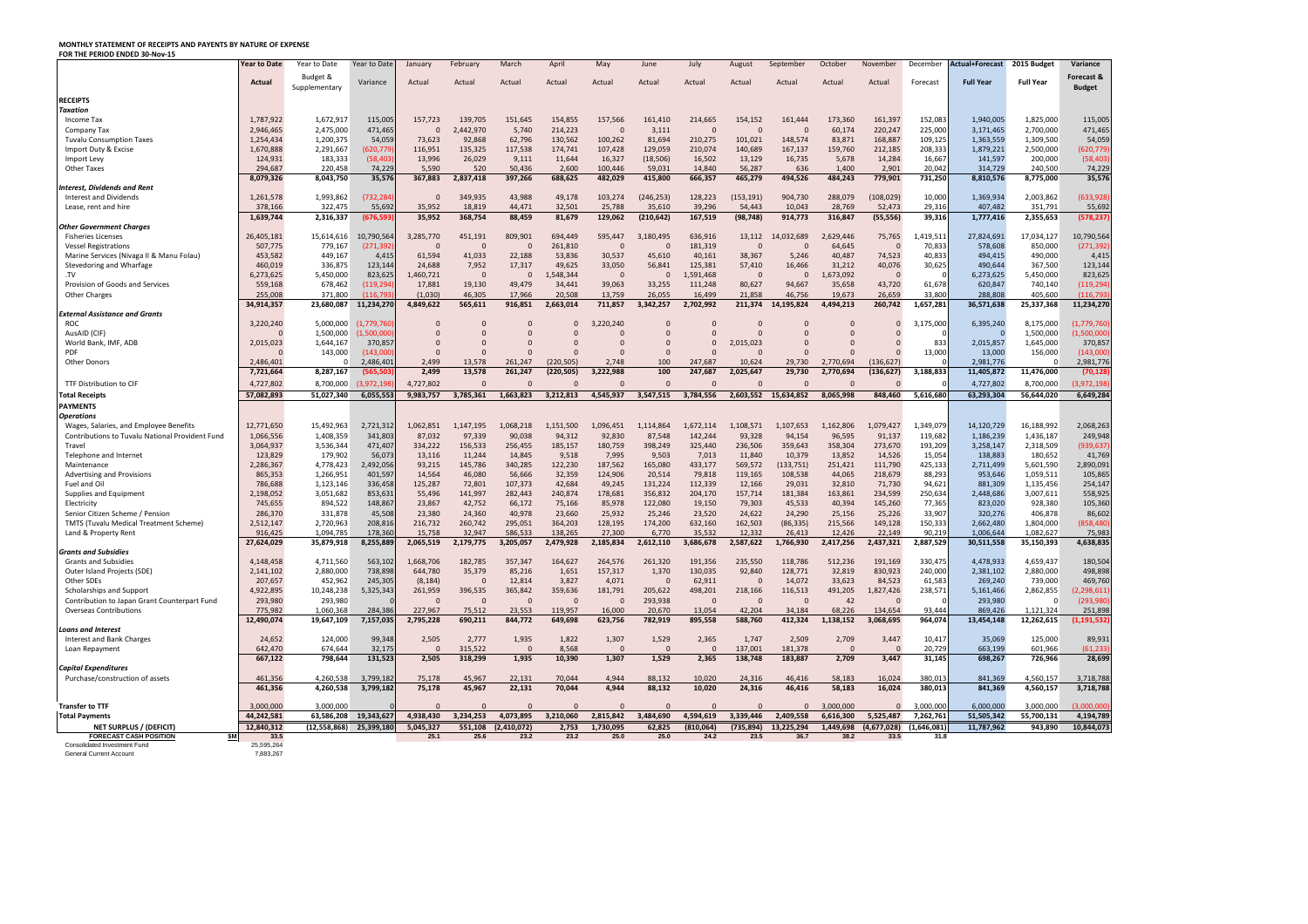| Purchase/construction of assets | 461,356                | 4,260,538              | 3,799,182  | 4,560,157              |
|---------------------------------|------------------------|------------------------|------------|------------------------|
|                                 | 461,356                | 4,260,538              | 3,799,182  | 4,560,157              |
| <b>Transfer to TTF</b>          | 3,000,000<br>3,000,000 | 3,000,000<br>3,000,000 | $\Omega$   | 3,000,000<br>3,000,000 |
| <b>Total Payments</b>           | 44,242,581             | 63,586,208             | 19,343,627 | 55,700,131             |
| <b>NET SURPLUS / (DEFECIT)</b>  | 12,840,312             | (12, 558, 868)         | 25,399,180 | 943,890                |

|                                                                                 | <b>Year to Date</b>  |            | <b>Year to Date</b>   |            | <b>Year to Date</b> |             | 2015           |            |
|---------------------------------------------------------------------------------|----------------------|------------|-----------------------|------------|---------------------|-------------|----------------|------------|
|                                                                                 | Actual               |            | <b>Budget</b>         |            | Variance            |             | <b>Budget</b>  |            |
| <b>RECEIPTS</b>                                                                 |                      |            |                       |            |                     |             |                |            |
| <b>Taxation</b>                                                                 |                      |            |                       |            |                     |             |                |            |
| Income Tax                                                                      | 1,787,922            |            | 1,672,917             |            | 115,005             |             | 1,825,000      |            |
| Company Tax                                                                     | 2,946,465            |            | 2,475,000             |            | 471,465             |             | 2,700,000      |            |
| <b>Tuvalu Consumption Tax</b>                                                   | 1,254,434            |            | 1,200,375             |            | 54,059              |             | 1,309,500      |            |
| Import Duty & Excise                                                            | 1,670,888            |            | 2,291,667             |            | (620, 779)          |             | 2,500,000      |            |
| Import Levy                                                                     | 124,931              |            | 183,333               |            | (58, 403)           |             | 200,000        |            |
| <b>Other Taxes</b>                                                              | 294,687              |            | 220,458               |            | 74,229              |             | 240,500        |            |
|                                                                                 |                      | 8,079,326  |                       | 8,043,750  |                     | 35,576      |                | 8,775,000  |
| <b>Interest, Dividends and Rent</b>                                             |                      |            |                       |            |                     |             |                |            |
| <b>Interest and Dividends</b>                                                   | 1,261,578            |            | 1,993,862             |            | (732, 284)          |             | 2,003,862      |            |
| Lease, rent and hire                                                            | 378,166              |            | 322,475               |            | 55,692              |             | 351,791        |            |
|                                                                                 |                      | 1,639,744  |                       | 2,316,337  |                     | (676, 593)  |                | 2,355,653  |
| <b>Other Government Charges</b>                                                 |                      |            |                       |            |                     |             |                |            |
| <b>Fisheries Licenses</b>                                                       | 26,405,181           |            | 15,614,616            |            | 10,790,564          |             | 17,034,127     |            |
| <b>Vessel Registrations</b>                                                     | 507,775              |            | 779,167               |            | (271, 392)          |             | 850,000        |            |
| Marine Services (Nivaga II & Manu Folau)                                        | 453,582              |            | 449,167               |            | 4,415               |             | 490,000        |            |
| Stevedoring and Wharfage                                                        | 460,019              |            | 336,875               |            | 123,144             |             | 367,500        |            |
| .TV                                                                             | 6,273,625            |            | 5,450,000             |            | 823,625             |             | 5,450,000      |            |
| Provision of Goods and Services                                                 | 559,168              |            | 678,462               |            | (119, 294)          |             | 740,140        |            |
| <b>Other Charges</b>                                                            | 255,008              |            | 371,800               |            | (116, 793)          |             | 405,600        |            |
|                                                                                 |                      | 34,914,357 |                       | 23,680,087 |                     | 11,234,270  |                | 25,337,368 |
| <b>External Assistance and Grants</b>                                           |                      |            |                       |            |                     |             |                |            |
| <b>ROC</b>                                                                      | 3,220,240            |            | 5,000,000             |            | (1,779,760)         |             | 8,175,000      |            |
| AusAID (CIF)                                                                    | 0                    |            | 1,500,000             |            | (1,500,000)         |             | 1,500,000      |            |
| World Bank, IMF, ADB                                                            | 2,015,023            |            | 1,644,167             |            | 370,857             |             | 1,645,000      |            |
| <b>PDF</b>                                                                      | 0                    |            | 143,000               |            | (143,000)           |             | 156,000        |            |
| <b>Other Donors</b>                                                             | 2,486,401            |            | 0                     |            | 2,486,401           |             | 0              |            |
|                                                                                 |                      | 7,721,664  |                       | 8,287,167  |                     | (565, 503)  |                | 11,476,000 |
|                                                                                 |                      |            |                       |            |                     |             |                |            |
|                                                                                 |                      |            |                       |            |                     |             |                |            |
| <b>TTF Distribution to CIF</b>                                                  | 4,727,802            |            | 8,700,000             |            | (3,972,198)         |             | 8,700,000      |            |
|                                                                                 |                      | 4,727,802  |                       | 8,700,000  |                     | (3,972,198) |                | 8,700,000  |
| <b>Total Receipts</b>                                                           |                      | 57,082,893 |                       | 51,027,340 |                     | 6,055,553   |                | 56,644,020 |
| <b>PAYMENTS</b>                                                                 |                      |            |                       |            |                     |             |                |            |
| <b>Operations</b>                                                               |                      |            |                       |            |                     |             |                |            |
| Wages, Salaries, and Employee Benefits                                          | 12,771,650           |            | 15,492,963            |            | 2,721,312           |             | 16,188,992     |            |
| <b>Contributions to Tuvalu National Provident Fund</b>                          | 1,066,556            |            | 1,408,359             |            | 341,803             |             | 1,436,187      |            |
| Travel                                                                          | 3,064,937            |            | 3,536,344             |            | 471,407             |             | 2,318,509      |            |
| Telephone and Internet                                                          | 123,829              |            | 179,902               |            | 56,073              |             | 180,652        |            |
| Maintenance                                                                     | 2,286,367            |            | 4,778,423             |            | 2,492,056           |             | 5,601,590      |            |
| <b>Advertising and Provisions</b>                                               | 865,353              |            | 1,266,951             |            | 401,597             |             | 1,059,511      |            |
| Fuel and Oil                                                                    | 786,688              |            | 1,123,146             |            | 336,458             |             | 1,135,456      |            |
| Supplies and Equipment                                                          | 2,198,052            |            | 3,051,682             |            | 853,631             |             | 3,007,611      |            |
| Electricity                                                                     | 745,655              |            | 894,522               |            | 148,867             |             | 928,380        |            |
| Senior Citizen Scheme / Pension                                                 | 286,370              |            | 331,878               |            | 45,508              |             | 406,878        |            |
| <b>TMTS (Tuvalu Medical Treatment Scheme)</b>                                   | 2,512,147            |            | 2,720,963             |            | 208,816             |             | 1,804,000      |            |
| Land & Property Rent                                                            | 916,425              |            | 1,094,785             |            | 178,360             |             |                |            |
|                                                                                 |                      | 27,624,029 |                       | 35,879,918 |                     | 8,255,889   | 1,082,627      | 35,150,393 |
| <b>Grants and Subsidies</b>                                                     |                      |            |                       |            |                     |             |                |            |
| <b>Grants and Subsidies</b>                                                     | 4,148,458            |            | 4,711,560             |            | 563,102             |             | 4,659,437      |            |
| Outer Island Projects (SDE)                                                     | 2,141,102            |            | 2,880,000             |            | 738,898             |             | 2,880,000      |            |
| Other SDEs                                                                      | 207,657              |            | 452,962               |            | 245,305             |             | 739,000        |            |
|                                                                                 |                      |            |                       |            |                     |             |                |            |
| <b>Scholarships and Support</b><br>Contribution to Japan Grant Counterpart Fund | 4,922,895<br>293,980 |            | 10,248,238<br>293,980 |            | 5,325,343<br>0      |             | 2,862,855<br>0 |            |
| <b>Overseas Contributions</b>                                                   |                      |            |                       |            |                     |             |                |            |
|                                                                                 | 775,982              |            | 1,060,368             |            | 284,386             |             | 1,121,324      |            |
|                                                                                 |                      | 12,490,074 |                       | 19,647,109 |                     | 7,157,035   |                | 12,262,615 |
| <b>Loans and Interest</b>                                                       |                      |            |                       |            |                     |             |                |            |
| Interest and Bank Charges                                                       | 24,652               |            | 124,000<br>674,644    |            | 99,348              |             | 125,000        |            |
| Loan Repayment                                                                  | 642,470              | 667,122    |                       | 798,644    | 32,175              | 131,523     | 601,966        | 726,966    |

## **MONTHLY STATEMENT OF RECEIPTS AND PAYENTS BY NATURE OF EXPENSE FOR THE PERIOD ENDED 30-Nov-15**